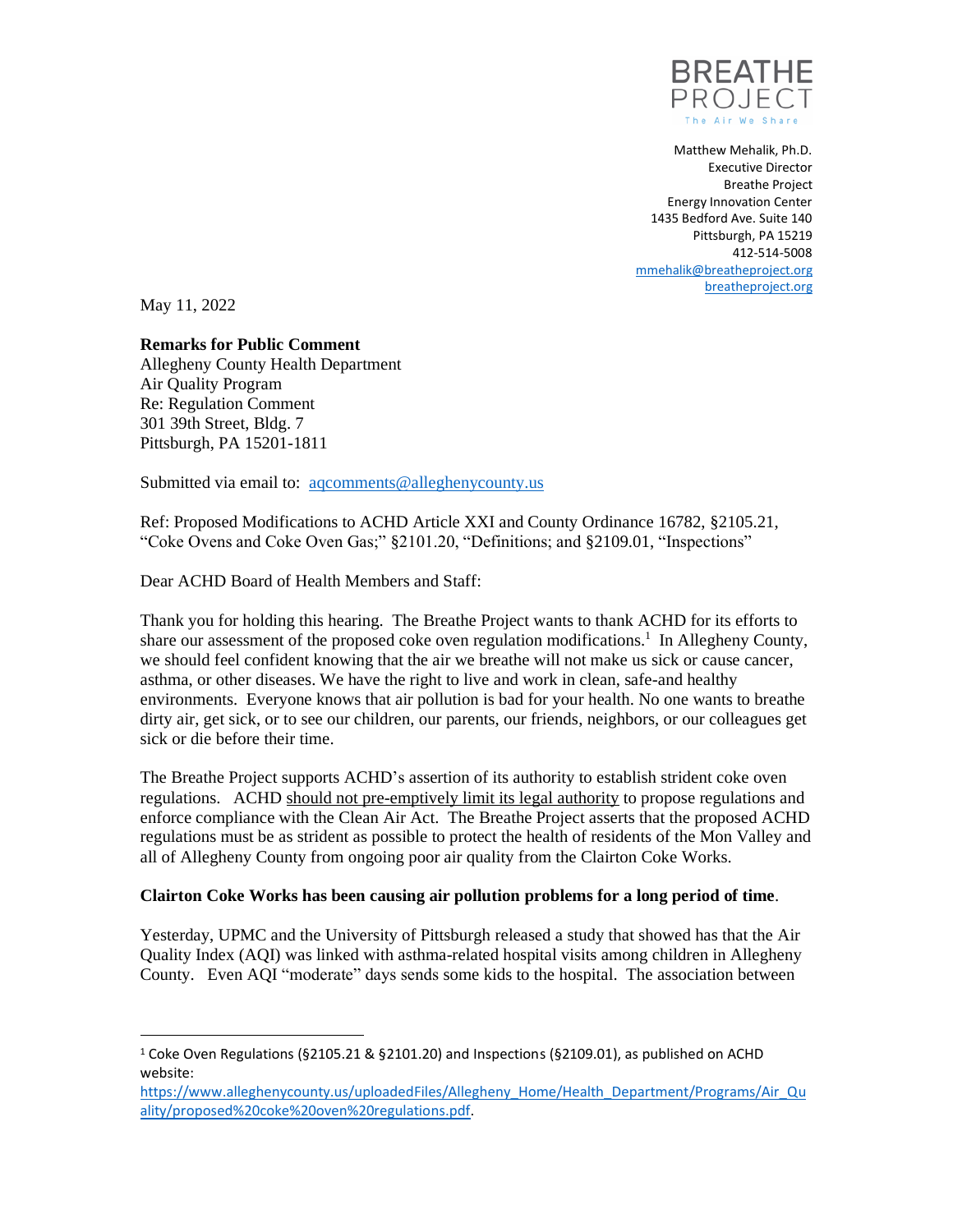air quality and asthma-related hospitalizations was strongest among children aged 6 through 11 and Black children. 2

The Clairton Coke Works is a large emitter of H2S, SO2, PM2.5, and VOCs, such as benzene and other air toxics. The facility has been the source of many violations of the Clean Air Act and its own Title V permit provisions; enforcement orders; 60-day notices of citizens intents to sue; settlement agreements; financial penalties; ongoing court cases; explosions; fires; broken promises about repairs and investments; 3 and community anguish spanning decades. The operator has received at least 14 enforcement orders and paid \$9.03 million in penalties going back to April 2019, about \$375,000/quarter.<sup>4</sup> This is in addition to the \$2.7 million US Steel paid as part of the June 2019 settlement agreement for violations stemming from 2017 and 2018.<sup>5</sup>

The Clairton Coke Works is the largest coke plant in the U.S. and has been a major source of air pollution in our region for decades. Nearly 90% of the point source cancer risk estimated in Allegheny County is attributable to coke oven emissions, with 90% of those emissions coming from the Clairton facility [\(Cancer Risk in Allegheny County, Pa., May 2021\)](https://censwpa.org/wp-content/uploads/2021/07/NATA-Factsheet.pdf)<sup>6</sup>.

Our county regularly sees exceedances of the state's 24-hour H2S standard specifically at the liberty monitor and the North Braddock monitor in proximity to the integrated Mon Valley Works facilities, all of which use coke oven gas generated at the Clairton Coke Works. According to ACHD's own report, our region has experienced over 50 days per year on average over the past 24 years (1999 – 2021) where Mon Valley monitors recorded exceedances of the 24-hour H2S standard. There have been no noticeable improvements in meeting this standard over this 20-year period, and the problem got significantly worse in 2021. In 2021 there were over 140 violations of this standard. The average number of times with exceedances over the past five years is 64 days. The range spans between 35 and 140 times per year over this five-year period. This is worse than the range over the past 24 years.<sup>7</sup> This alone tells us that something about the existing

<sup>4</sup> See "ACHD Air Quality Enforcement Actions 2020 – 2022," online:

<sup>2</sup> Franziska Rosser; Yueh-Ying Han; Scott D Rothenberger; Erick Forno; Christina Mair; and Juan C. Celedón, "Air Quality Index and Emergency Department Visits and Hospitalizations for Childhood Asthma," Annals of the American Thoracic Society, 2022. DOI: [https://doi.org/10.1513/AnnalsATS.202105-539OC,](https://doi.org/10.1513/AnnalsATS.202105-539OC) viewed May 11, 2022.

<sup>&</sup>lt;sup>3</sup> Reid Frazier, "U.S. Steel Cancellation Leaves Western Pa. With Questions Over Steel's Future," Allegheny Front, May 17, 2021. Available online: [https://www.alleghenyfront.org/u-s-steel-cancellation-leaves](https://www.alleghenyfront.org/u-s-steel-cancellation-leaves-western-pa-with-questions-over-steels-future/)[western-pa-with-questions-over-steels-future/,](https://www.alleghenyfront.org/u-s-steel-cancellation-leaves-western-pa-with-questions-over-steels-future/) accessed May 11, 2022.

[https://www.alleghenycounty.us/Health-Department/Programs/Air-Quality/Enforcement-Actions.aspx,](https://www.alleghenycounty.us/Health-Department/Programs/Air-Quality/Enforcement-Actions.aspx)  accessed May 11, 2022.

<sup>5</sup> See "ACHD Settlement Agreement and Order #19060," online:

[https://www.alleghenycounty.us/uploadedFiles/Allegheny\\_Home/Health\\_Department/Resources/Legal/](https://www.alleghenycounty.us/uploadedFiles/Allegheny_Home/Health_Department/Resources/Legal/Docket/USS-ACHD-Settlement-Agreement-and-Order-190604.pdf) [Docket/USS-ACHD-Settlement-Agreement-and-Order-190604.pdf,](https://www.alleghenycounty.us/uploadedFiles/Allegheny_Home/Health_Department/Resources/Legal/Docket/USS-ACHD-Settlement-Agreement-and-Order-190604.pdf) accessed May 11, 2022.

<sup>&</sup>lt;sup>6</sup> "Cancer Risk in Southwestern Pennsylvania," Cancer and Environment Network, Available Online: [https://censwpa.org/wp-content/uploads/2021/07/NATA-Factsheet.pdf,](https://censwpa.org/wp-content/uploads/2021/07/NATA-Factsheet.pdf) viewed May 11, 2022. <sup>7</sup> ACHD, "2019 Air Quality Annual Report. Available Online:

[https://www.alleghenycounty.us/uploadedFiles/Allegheny\\_Home/Health\\_Department/Resources/Data\\_a](https://www.alleghenycounty.us/uploadedFiles/Allegheny_Home/Health_Department/Resources/Data_and_Reporting/Air_Quality_Reports/2019-Air-Quality-Annual-Report.pdf) nd Reporting/Air\_Quality\_Reports/2019-Air-Quality-Annual-Report.pdf, accessed January 20, 2021 and ACHD, "2021 Air Quality Annual Data Summary. Available Online:

[https://www.alleghenycounty.us/uploadedFiles/Allegheny\\_Home/Health\\_Department/Resources/Data\\_a](https://www.alleghenycounty.us/uploadedFiles/Allegheny_Home/Health_Department/Resources/Data_and_Reporting/Air_Quality_Reports/2021-data-summary.pdf) nd Reporting/Air\_Quality\_Reports/2021-data-summary.pdf, accessed May 11, 2022.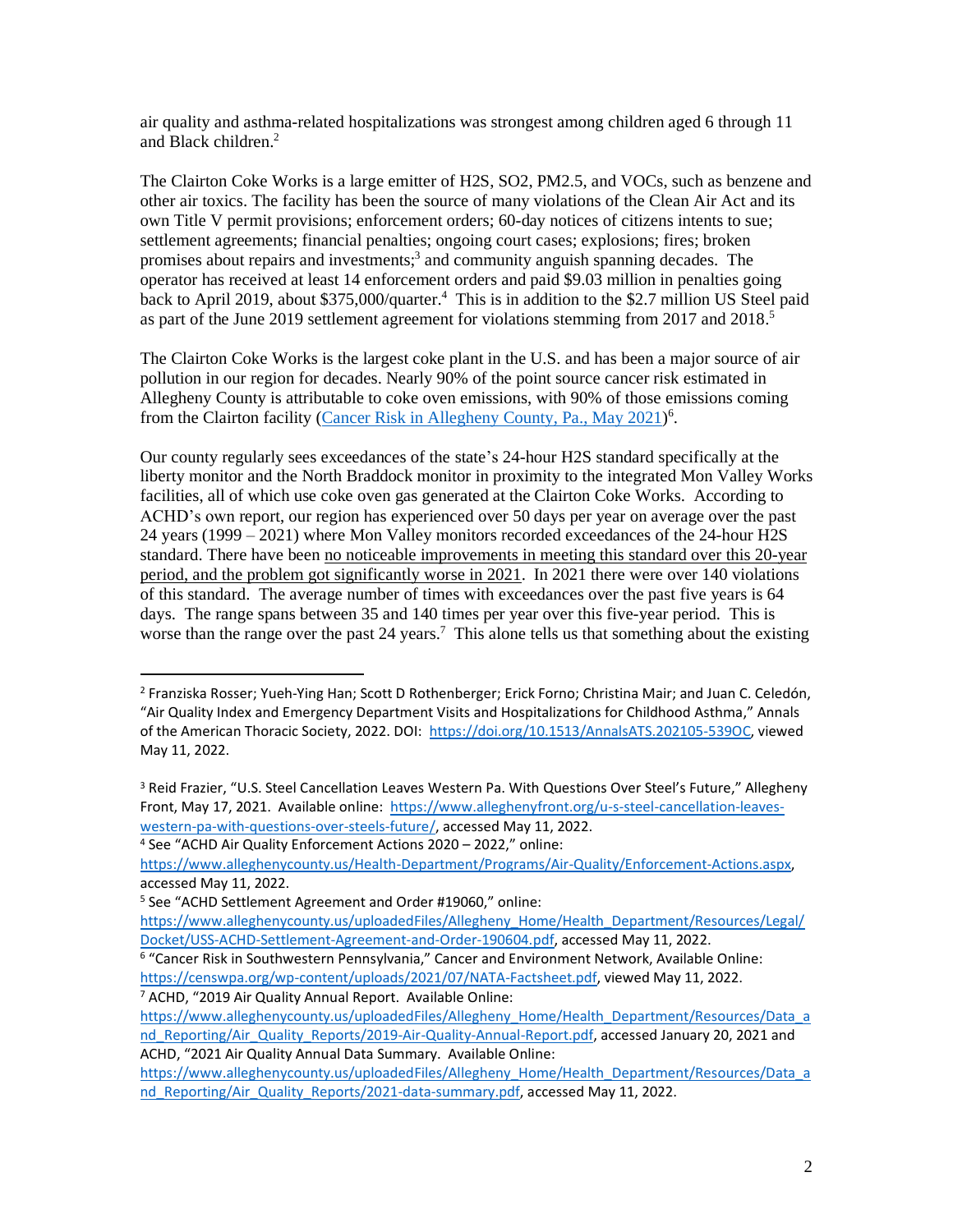regulatory, enforcement, and inspection framework is not working. This alone justifies more strident requirements and updates to coke oven regulations.

The SmellPGH app has recorded over 74,000 smell complaints since June 1 of 2016, over 4200 complaints in 2022 to date, and over 12,600 in 2021. Most of these complaints attach the descriptors, "rotten egg," "sulfur," and "industrial," all indicative of H2S and coke oven gas emissions.<sup>8</sup>

Coke oven regulations, inspections, and enforcement all need to become more robust, strident, and effective. For these reasons the Breathe Project encourages ACHD to maximize its efforts to protect the health of Mon Valley and Allegheny County residents by finalizing updated coke oven regulations that clearly reduce emissions and eliminate the possibility of exceedances of the state's 24-hour H2S standard.

## **The impacts of effective coke oven regulations can be beneficially significant.**

Pollution from the Clairton Coke Works affects many people, particularly many low-income, elderly, and African American people. According to environmental justice statistics from the US EPA's EJ Screen tool [\(https://ejscreen.epa.gov/mapper/\)](https://ejscreen.epa.gov/mapper/):

- Approximately 130,000 people live within a 5-mile radius of the Clairton Coke Works property (5-mile Ring Centered at 40.318641, -79.897794)
- People in this area have air that is worse than 96 percent of everyone in Pennsylvania and worse than 84 percent of the entire country for particulate matter PM 2.5.
- People in this area are in the worst 1 percent in the state and worst 5th percentile for NATA Cancer Risk from air pollution.
- 1/3 of the people living in this area have low income.
- 1/5 of people in this area are People of Color.
- 1/5 of the people living in this area are older than 64 years old

## **The Clairton Coke Works' air pollution problems add to our region's existing burden of air pollution problems.**

Our region suffers from some of the worst air pollution in the United States. According to an analysis of our region's pollution sources from the National Emissions Inventory, particle pollution from stationary industrial point sources is the largest contributor to our region's pollution, accounting for approximately two-thirds of our region's pollution.<sup>9</sup> Air quality ranks "not good" between half to two thirds of all days in our region from the EPA Air Quality Index ratings for at least the past 5 years.<sup>10</sup>

During the first 131 days of 2022 our region's air ranked among the top 10 worst places in the country for at least a portion of the day 59 times (45% of all days) and was ranked as #1 worst air 19 of these times (15% of all days) [\(EPA Highest NowCast AQI Locations\)](https://www.airnow.gov/national-maps/).

<sup>8</sup> Se[e https://smellpgh.org/data,](https://smellpgh.org/data) accessed May 11, 2022.

<sup>9</sup> Breathe Project, "Air Pollution Sources," Available Online, [https://breatheproject.org/resources/air](https://breatheproject.org/resources/air-pollution-sources/)[pollution-sources/,](https://breatheproject.org/resources/air-pollution-sources/) accessed May 11, 2022.

<sup>&</sup>lt;sup>10</sup> US EPA Air Data, Available Online, [https://www.epa.gov/air-data,](https://www.epa.gov/air-data) accessed May 11, 2022.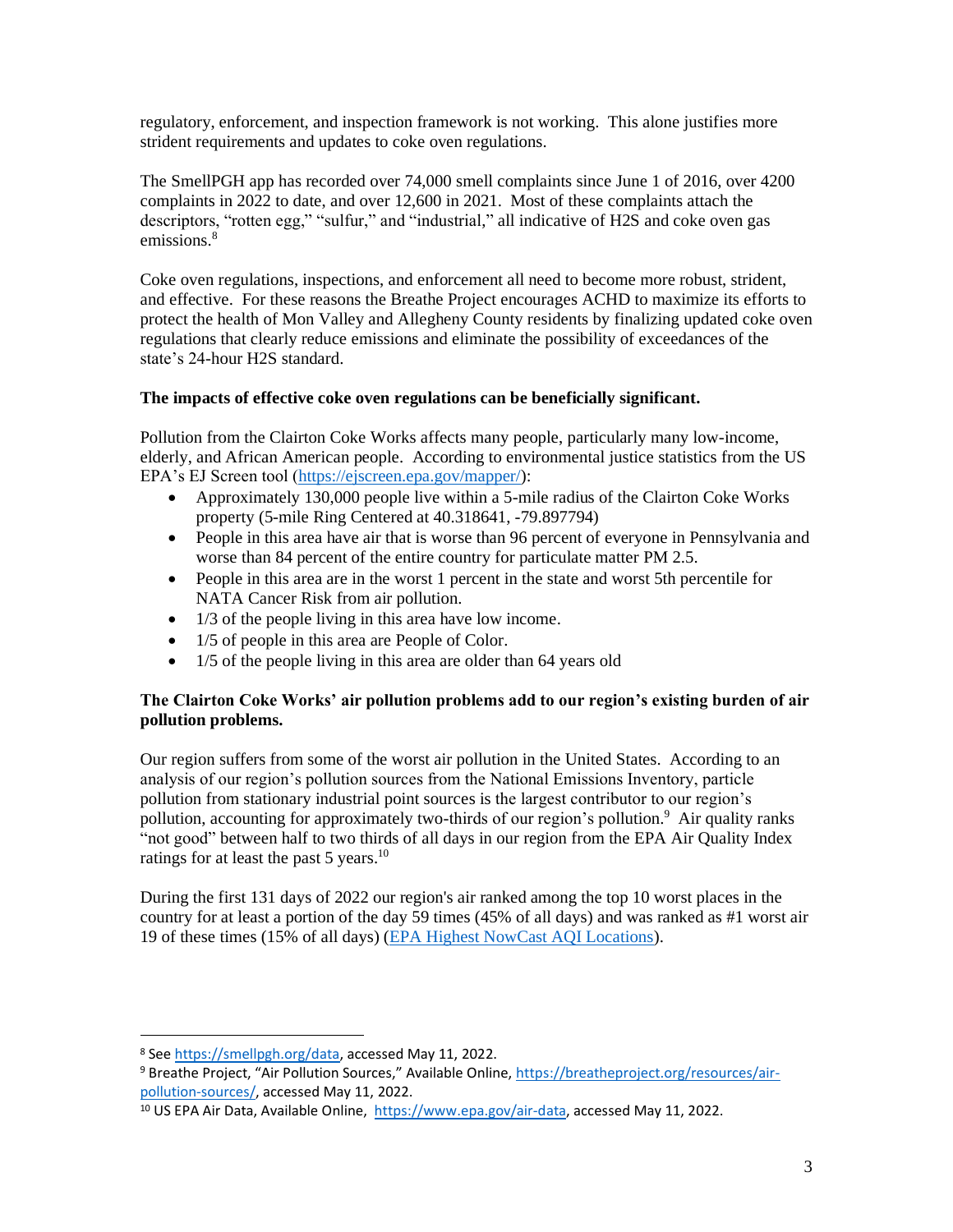The Liberty PM 2.5 monitor, the monitor most impacted by emissions from the Clairton Coke Works ranked in the worst 10 percent nationally of all monitored locations using the latest qualified EPA data.

The American Lung Association's (ALA) annual "State of the Air" (SOTA) report for 2022 showed Allegheny County once again received Fs for daily particulate matter levels and ozone and barely passed, for the first time, for 3-year average particles, due to the 2020 pandemic shutdown. 11

A recent study of 1,200 children in schools in proximity to point source pollution sources in Allegheny County, 70% were exposed to PM 2.5 fine particle pollution at an annual mean level greater than 10 ug/m3, which is the World Health Organization's recommended upper limit of annual average exposure. This compares with 3.1% rate of exposure nationally at this same level. This rate of exposure is alarmingly high. Additionally, children exposed to pollution levels above this 10ug/m3 threshold increased their odds of having asthma by 58% as compared with children exposed to pollution below this WHO recommended limit. Of this same sample, 38.9% of the participating children were exposed to PM 2.5 fine particle pollution at an annual mean level greater than  $12 \text{ ug/m}$ , which is the U.S. EPA's compliance limit (averaged over three years) prescribed the in the Clean Air Act and enforced locally by the Allegheny County Health Department (ACHD). Many of the children lived in environmental justice communities with a high percentage of low income and African American families. The overall prevalence of asthma in the study was highest among African Americans (26.8%) and those 10-12 years of age (26.7%) on public health insurance.<sup>12</sup>

Moreover, a review of science literature affirms PM 2.5 exposure levels and chronic health effects with no apparent lower bound<sup>13</sup> and <u>acute</u> health effects with no apparent lower bound.<sup>14</sup> This means that it is critical to reduce pollution exposures to reduce negative health effects.

Our county's 1.3 million people are at risk until pollution levels can be reduced. This includes vulnerable populations who bear disproportionate risks from current levels of air pollution: 26,000 children with pediatric asthma; 101,000 people with adult asthma; 71,000 people with COPD; 100,000 people with cardiovascular disease; 123,000 people living in poverty; and 269,000 people of color.<sup>15</sup> The environmental justice concerns are clear, substantial, and should not be ignored. Ignoring the risks to vulnerable people will be a shame on our region and state.

The Breathe Project encourages ACHD to move forward aggressively to reduce coke oven pollution through effective regulations, operational procedural requirements, inspections, and

<sup>11</sup> ALA SOTA 2022, Available Online, [https://www.lung.org/research/sota/city](https://www.lung.org/research/sota/city-rankings/states/pennsylvania/allegheny)[rankings/states/pennsylvania/allegheny,](https://www.lung.org/research/sota/city-rankings/states/pennsylvania/allegheny) accessed May 11, 2022.

<sup>12</sup> Deborah A. Gentile, Tricia Morphew, Jennifer Elliott, Albert A. Presto & David P. Skoner (2020), "Asthma prevalence and control among schoolchildren residing near outdoor air pollution sites," Journal of Asthma, DOI: [10.1080/02770903.2020.1840584.](https://doi.org/10.1080/02770903.2020.1840584)

 $13$  Cohen, Brauer, et al, "Estimates and 25-year trends of the global burden of disease attributable to ambient air pollution: an analysis of data from the Global Burden of Diseases Study 2015," Lancet 2017; 389: 1907–18.

<sup>&</sup>lt;sup>14</sup> Schwartz et al, "The Concentration Response Relation between PM 2.5 and Daily Deaths," Environ Health Perspect. 2002 Oct; 110(10): 1025–1029.

<sup>15</sup> ALA SOTA 2022, Available online: [https://www.lung.org/research/sota/city](https://www.lung.org/research/sota/city-rankings/states/pennsylvania/allegheny)[rankings/states/pennsylvania/allegheny,](https://www.lung.org/research/sota/city-rankings/states/pennsylvania/allegheny) accessed May 11, 2022.